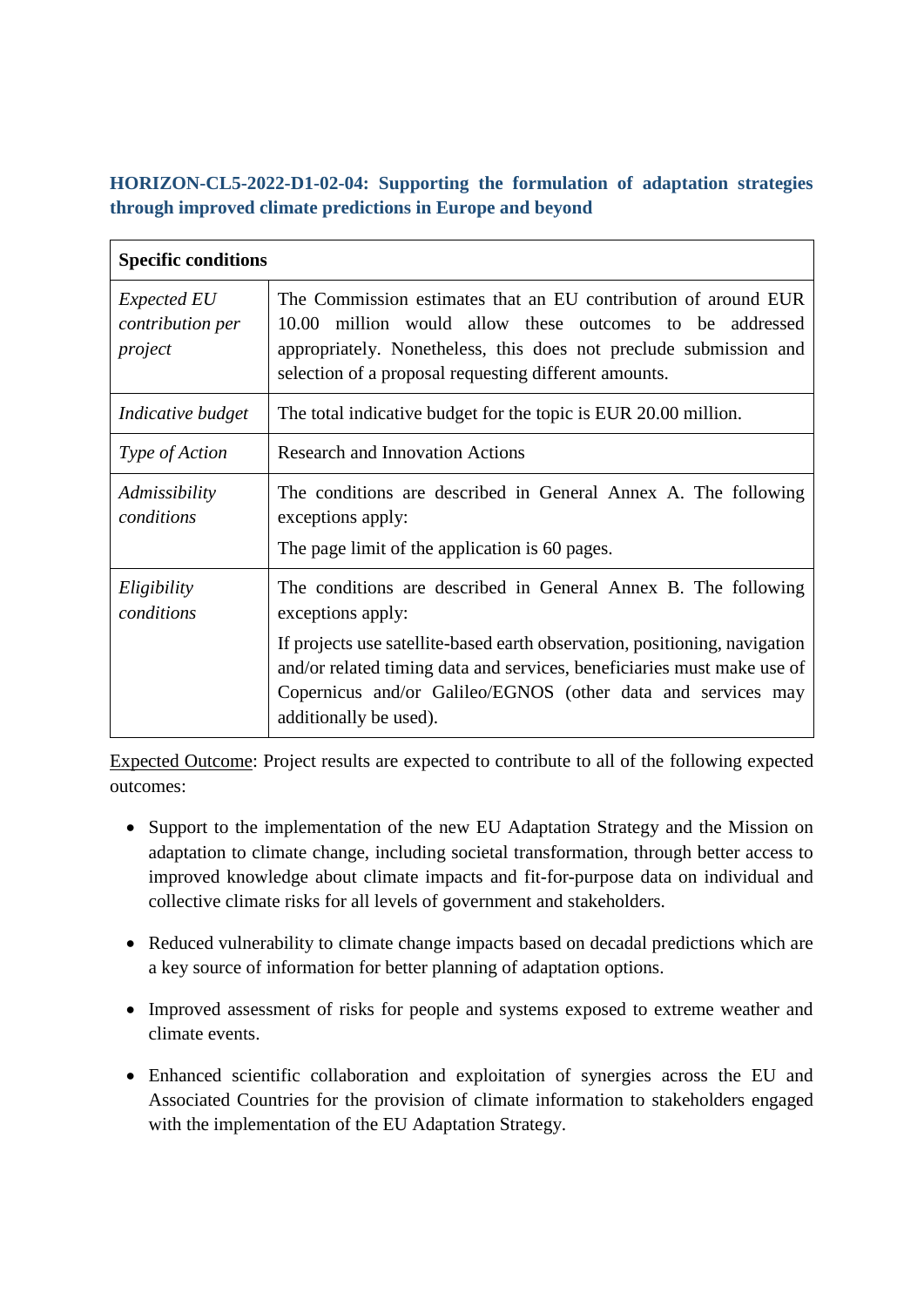Enhanced European cooperation and leadership in climate sciences e.g. in the frame of the Euro-CORDEX initiative, a part of WCRP's Coordinated Regional Climate Downscaling Experiment project (CORDEX).

Scope: Proposals should aim at improving seasonal to decadal prediction to boost their quality at regional to local scale in particular for Europe and for variables of high societal relevance. Actions will enable progress in closing the gap between current skill and potential predictability estimates, as well as better aligning with immediate adaptation needs of end-users and making those predictions actionable. Ultimately, methodologies need to be developed to merge simulations from long-term weather forecast to climate predictions and projections, resulting in seamless climate information from sub-seasonal to seasonal and decadal predictions for the next 30 years.

Proposals should also improve assessments of risk through extreme climate-related events on a range of temporal and spatial scales, as well as early detection of tipping points. Tackle uncertainties regarding regional patterns and magnitude of changes and improve understanding of how existing model biases affect the representation of extremes regarding the intensity and frequency of hazards, including the co-variability of different risk factors, and ultimately reducing the biases.

Better exploiting climate variables can enhance consistency with impact models and avoid potential mismatches, leading to better understanding of interactions between climate system and other natural and socio-economic systems (e.g. insurance practices) as well as feedbacks related to land use and cover, urban dynamics, air quality, etc., which are very relevant for model simulations at regional scale. Actions should explore novel ways of coupling existing impact models with climate models to provide quality forecast at the local scale, focussing for example on cities. Actions are encouraged to develop guidance on selection or aggregation of model data for local impact assessments, with clear justification of the procedures, allowing transformation of uncertainty into a manageable package of information.

Coordination with the Destination Earth initiative can be proposed to ensure the timely development of "climate replicas" building on the new state-of-the-art IT infrastructure, including access to European high performance computing resources and an operational platform to upload and integrate the models and data developed in the course of the projects. Data should be  $FAIR<sup>1</sup>$  and based on standards. Models should also be fully documented in terms of assumptions, architecture, code and data.

Participants should also ensure synergies with relevant projects and initiatives (e.g. Digital Twin of the Ocean under the EU Green Deal call LC-GD-9-3-2020: Transparent & Accessible Seas and Oceans: Towards a Digital Twin of the Ocean and the Digital Europe Programme).

Model development should be properly connected with major programmes in the domain of Earth Observation such as the Copernicus Programme and the ESA science satellite missions

1

<sup>&</sup>lt;sup>1</sup> FAIR (Findable, Accessible, Interoperable, Reusable). Further information: [https://www.go-fair.org/fair](https://www.go-fair.org/fair-principles/)[principles/;](https://www.go-fair.org/fair-principles/) and Final Report and Action Plan from the European Commission Expert Group on FAIR Data, "TURNING FAIR INTO REALITY" (https://ec.europa.eu/info/sites/info/files/turning\_fair\_into\_reality\_0.pdf)